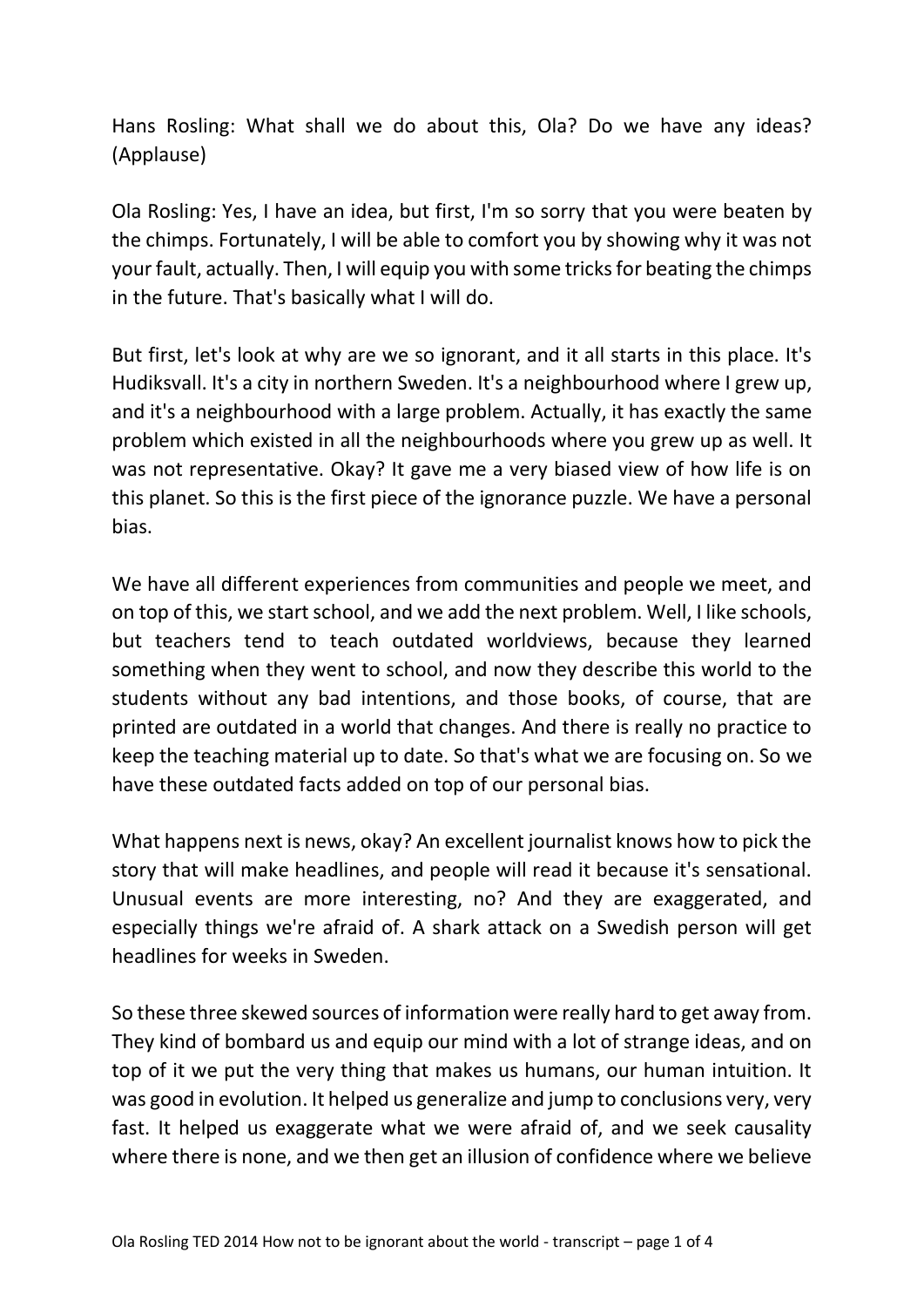that we are the best car drivers, above the average. Everybody answered that question, "Yeah, I drive cars better."

Okay, this was good evolutionarily, but now when it comes to the worldview, it is the exact reason why it's upside down. The trends that are increasing are instead falling, and the other way around, and in this case, the chimps use our intuition against us, and it becomes our weakness instead of our strength. It was supposed to be our strength, wasn't it?

So how do we solve such problems? First, we need to measure it, and then we need to cure it. So by measuring it we can understand what is the pattern of ignorance. We started the pilot last year, and now we're pretty sure that we will encounter a lot of ignorance across the whole world, and the idea is really to scale it up to all domains or dimensions of global development, such as climate, endangered species, human rights, gender equality, energy, finance. All different sectors have facts, and there are organizations trying to spread awareness about these facts. So I've started actually contacting some of them, like WWF and Amnesty International and UNICEF, and asking them, what are your favorite facts which you think the public doesn't know?

Okay, I gather those facts. Imagine a long list with, say, 250 facts. And then we poll the public and see where they score worst. So we get a shorter list with the terrible results, like some few examples from Hans, and we have no problem finding these kinds of terrible results. Okay, this little shortlist, what are we going to do with it? Well, we turn it into a knowledge certificate, a global knowledge certificate, which you can use, if you're a large organization, a school, a university, or maybe a news agency, to certify yourself as globally knowledgeable. Basically meaning, we don't hire people who score like chimpanzees. Of course you shouldn't. So maybe 10 years from now, if this project succeeds, you will be sitting in an interview having to fill out this crazy global knowledge.

So now we come to the practical tricks. How are you going to succeed? There is, of course, one way, which is to sit down late nights and learn all the facts by heart by reading all these reports. That will never happen, actually. Not even Hans thinks that's going to happen. People don't have that time. People like shortcuts, and here are the shortcuts. We need to turn our intuition into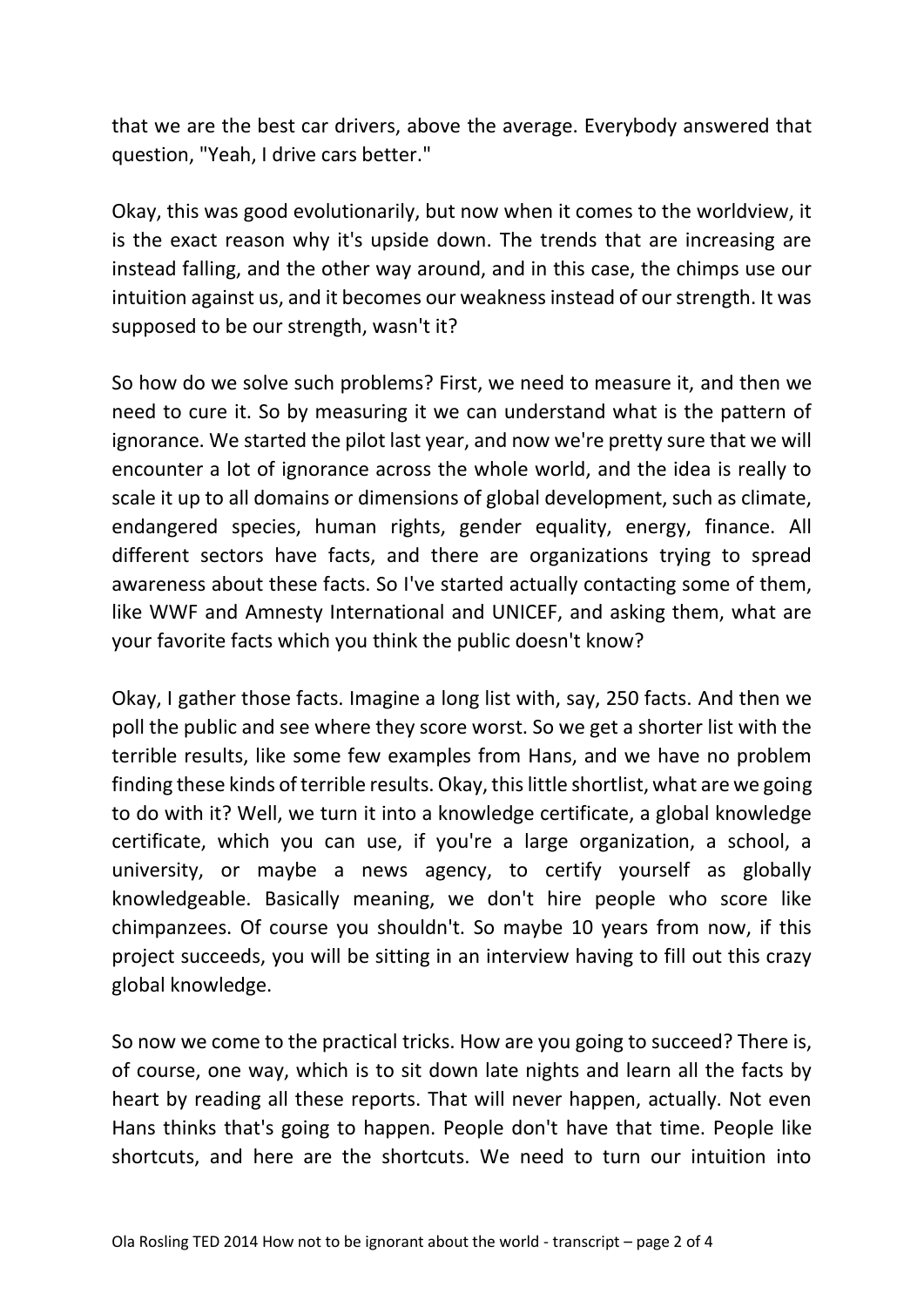strength again. We need to be able to generalize. So now I'm going to show you some tricks where the misconceptions are turned around into rules of thumb.

Let's start with the first misconception. This is very widespread. Everything is getting worse. You heard it. You thought it yourself. The other way to think is, most things improve. So you're sitting with a question in front of you and you're unsure. You should guess "improve." Okay? Don't go for the worse. That will help you score better on our tests. (Applause) That was the first one.

There are rich and poor and the gap is increasing. It's a terrible inequality. Yeah, it's an unequal world, but when you look at the data, it's one hump. Okay? If you feel unsure, go for "the most people are in the middle." That's going to help you get the answer right.

Now, the next preconceived idea is first countries and people need to be very, very rich to get the social development like girls in school and be ready for natural disasters. No, no, no. That's wrong. Look: that huge hump in the middle already have girls in school. So if you are unsure, go for the "the majority already have this," like electricity and girls in school, these kinds of things. They're only rules of thumb, so of course they don't apply to everything, but this is how you can generalize.

Let's look at the last one. If something, yes, this is a good one, sharks are dangerous. No  $-$  well, yes, but they are not so important in the global statistics, that is what I'm saying. I actually, I'm very afraid of sharks. So as soon as I see a question about things I'm afraid of, which might be earthquakes, other religions, maybe I'm afraid of terrorists or sharks, anything that makes me feel, assume you're going to exaggerate the problem. That's a rule of thumb. Of course there are dangerous things that are also great. Sharks kill very, very few. That's how you should think.

With these four rules of thumb, you could probably answer better than the chimps, because the chimps cannot do this. They cannot generalize these kinds of rules. And hopefully we can turn your world around and we're going to beat the chimps. Okay? (Applause) That's a systematic approach.